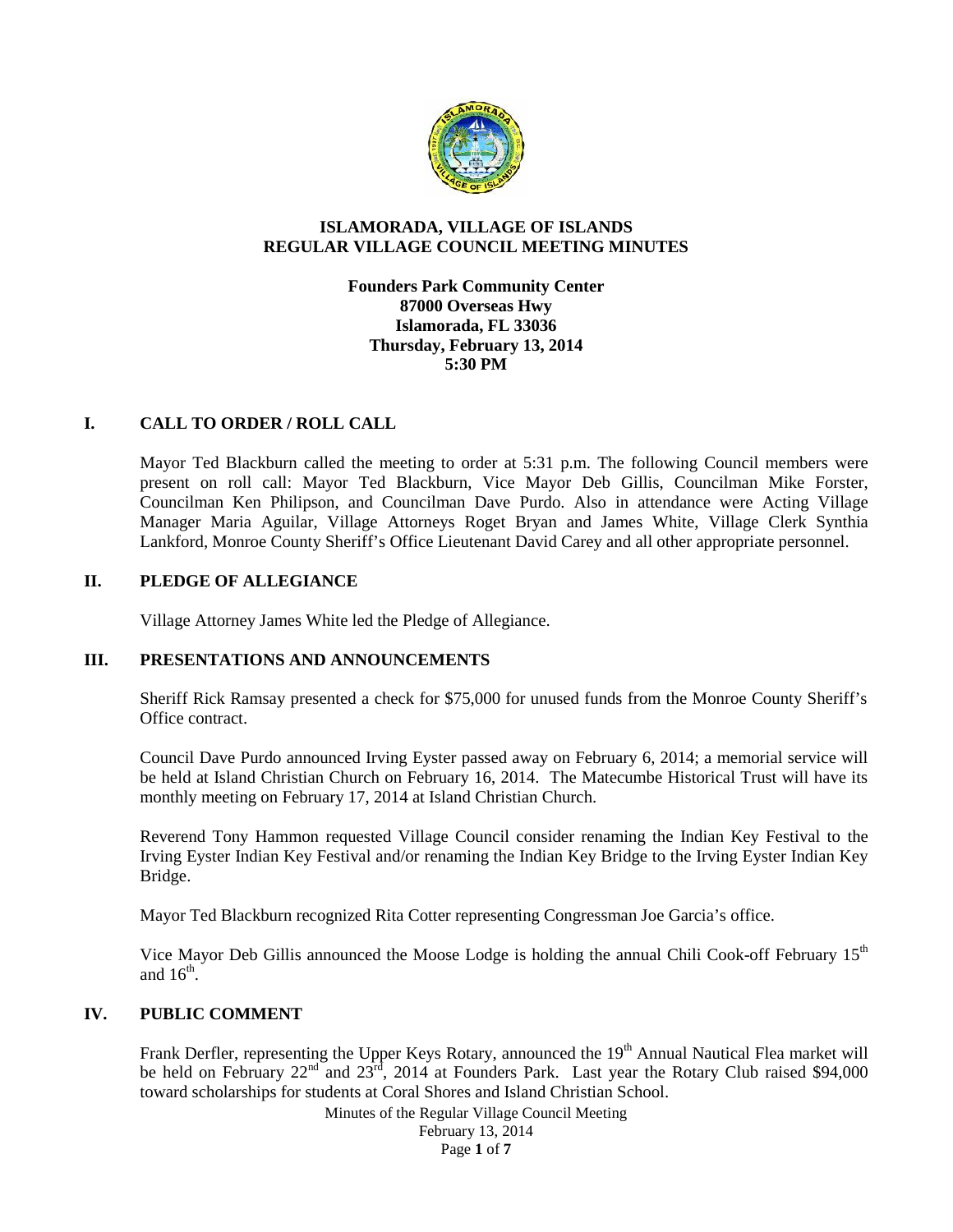Stan Margulies indicated the need for road improvements in the Venetian Shores subdivision. Mr. Margulies stated the roads need to be properly repaired and repaved after the installation of the water and sewer projects.

Larry Barr spoke about the problems with the overlay paving in his neighborhood.

### **V. AGENDA: Request for Deletion / Emergency Additions**

Vice Mayor Deb Gillis added an item to approve the CityView proposal presented at the Workshop to Mayor/Council communications.

Councilman Mike Forster added discussion regarding towing services in Islamorada to Mayor/Council communications.

Mayor Ted Blackburn announced the Workforce/Affordable Housing Citizens' Advisory Committee will not provide an update. David Makepeace will provide an update for the Water Quality Improvement Citizens' Advisory Committee.

# **VI. CITIZENS' ADVISORY COMMITTEE UPDATES**

**A.** Water Quality Improvement Citizens' Advisory Committee Update

Chairperson David Makepeace reported that Public Works Director John Sutter attended the last committee meeting. Mr. Sutter apprised the Committee of his plan to conduct a feasibility study for known areas of concern related to stormwater in the Village. Mr. Sutter will recommend using funds accumulated from the stormwater assessment to pay for the engineering plans and provide cost estimates for the areas identified in the study. The committee unanimously endorsed Mr. Sutter's recommendations.

# **VII. VILLAGE MANAGER REPORTS AND UPDATES**

Acting Village Manager Maria Aguilar provided an update on the Canal Restoration project. Council approved \$100,000 for the Canal Restoration project, with direction to advise as expenditures are incurred. To date approximately \$25,000 has been spent or encumbered to pay the contractor AMEC for services including the identification of Treasure Harbor Canal 137 as the demonstration canal project. AMEC has submitted a proposal in the amount of \$17,880 to cover costs to proceed with implementation of construction of the canal restoration at Treasure Harbor Canal 137.

Public Works Director John Sutter advised Council of upcoming FDOT projects.

# **VIII. CONSENT AGENDA**

**A.** Minutes:

January 23, 2014 Regular Village Council Meeting **TAB 1**

February 5, 2014 Special Call Village Council Meeting (Executive Session: Case No. 2006-CA-43-P)

Minutes of the Regular Village Council Meeting February 13, 2014 Page **2** of **7** February 5, 2014 Special Call Village Council Meeting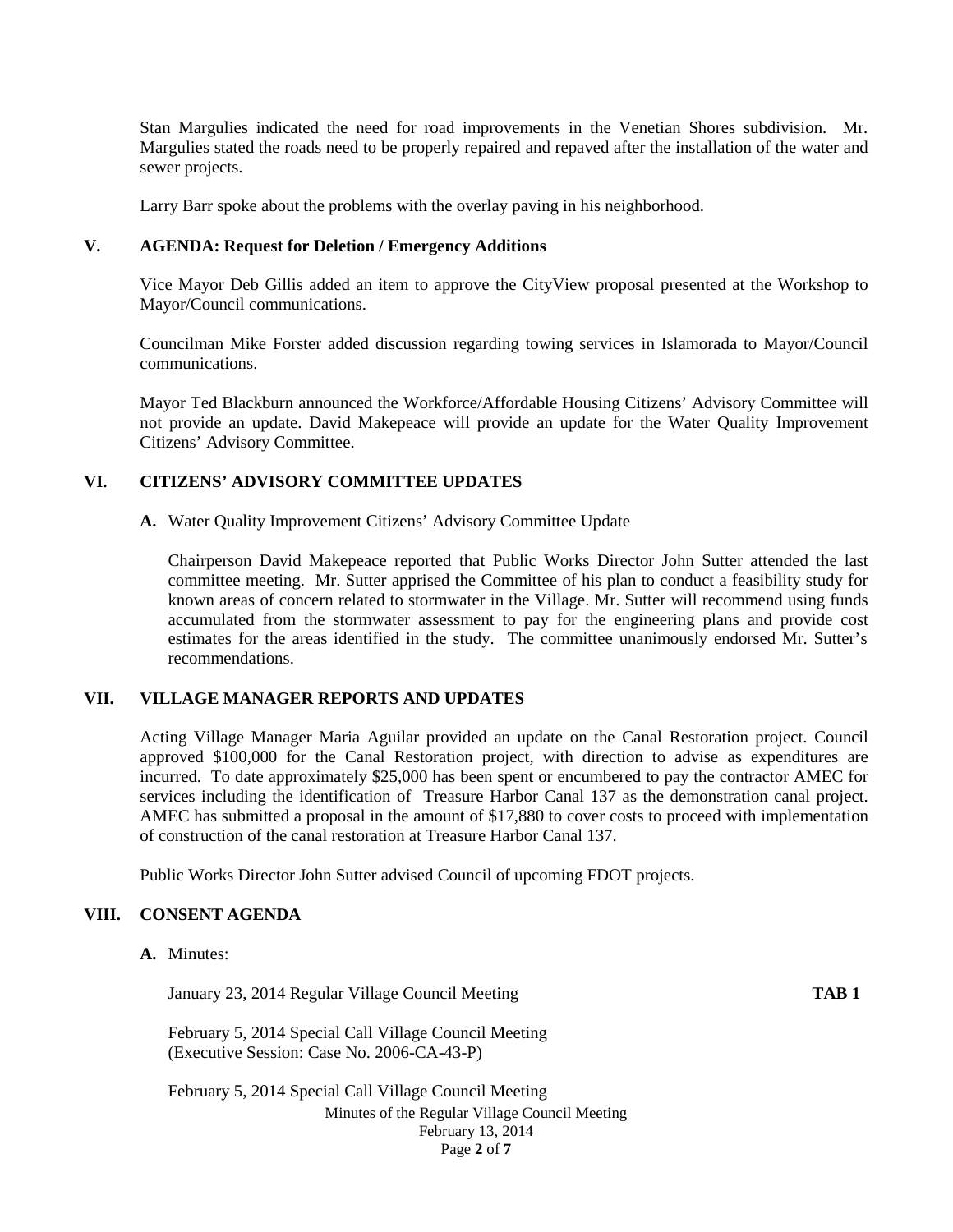(Village Manager's Evaluation)

Councilman Ken Philipson offered a motion to approve. Vice Mayor Deb Gillis seconded the motion. Council voted all in favor. The motion passed 5-0.

# **IX. WASTEWATER MATTERS**

**A.** Wastewater Project Update

Wastewater Utility Director Greg Tindle provided the update. Construction continues to complete the pipeline to Key Largo. It is anticipated in spring 2014, the Village will begin diverting its flow to the Key Largo Wastewater treatment plant and begin converting the existing Plantation Key plant to a master pump station. A pre-construction meeting is scheduled for Venetian Shores homeowners on March 12, 2014 at 6:00 p.m. in the Community Center. Paving has begun on the Old Highway on Plantation Key. Paving is expected to be complete in the area in approximately three weeks.

# **X. PUBLIC HEARINGS**

**A.** Florida Small Cities Community Development Block Grant Program Second Public Hearing **TAB 2**

Mayor Ted Blackburn opened the public hearing. Village Attorney Roget Bryan read the title of the Resolution. Senior Planner Jay Berenzweig presented the staff report and presented Calvin Knowles from Government Services Group.

Mr. Knowles advised the grant funds could be used for all eligible property owners in the incorporated areas of the Village of Islamorada; determination of funding the grant is expected in spring 2014.

Mayor Ted Blackburn opened public comment; no public comment was offered.

Councilman Ken Philipson offered a motion to approve. Vice Mayor Deb Gillis seconded the motion. Council voted all in favor. The motion passed 5-0.

**B.** Florida Small Cities Community Development Block Grant \$125,000 Fund Match **TAB 3**

Village Attorney Roget Bryan read the title of the Resolution. Senior Planner Jay Berenzweig presented the staff report recommending approval.

Vice Mayor Deb Gillis offered a motion to approve. Councilman Mike Forster seconded the motion. Council voted all in favor. The motion passed 5-0.

# **XI. ORDINANCES**

# **XII. QUASI-JUDICIAL**

**A.** Application for Major Conditional Use (MJ-13-01) by 81001 Overseas Highway, LLC **TAB 4**

Mayor Ted Blackburn requested individuals wishing to make public comment sign up with the Village Clerk. Village Attorney James White read the Quasi-Judicial statement. Village Clerk Synthia Lankford swore in the witnesses. Council disclosed their ex-parte communications. Director of Planning Cheryl Cioffari presented the staff report. Ms. Cioffari reported the applicant submitted a

Minutes of the Regular Village Council Meeting

February 13, 2014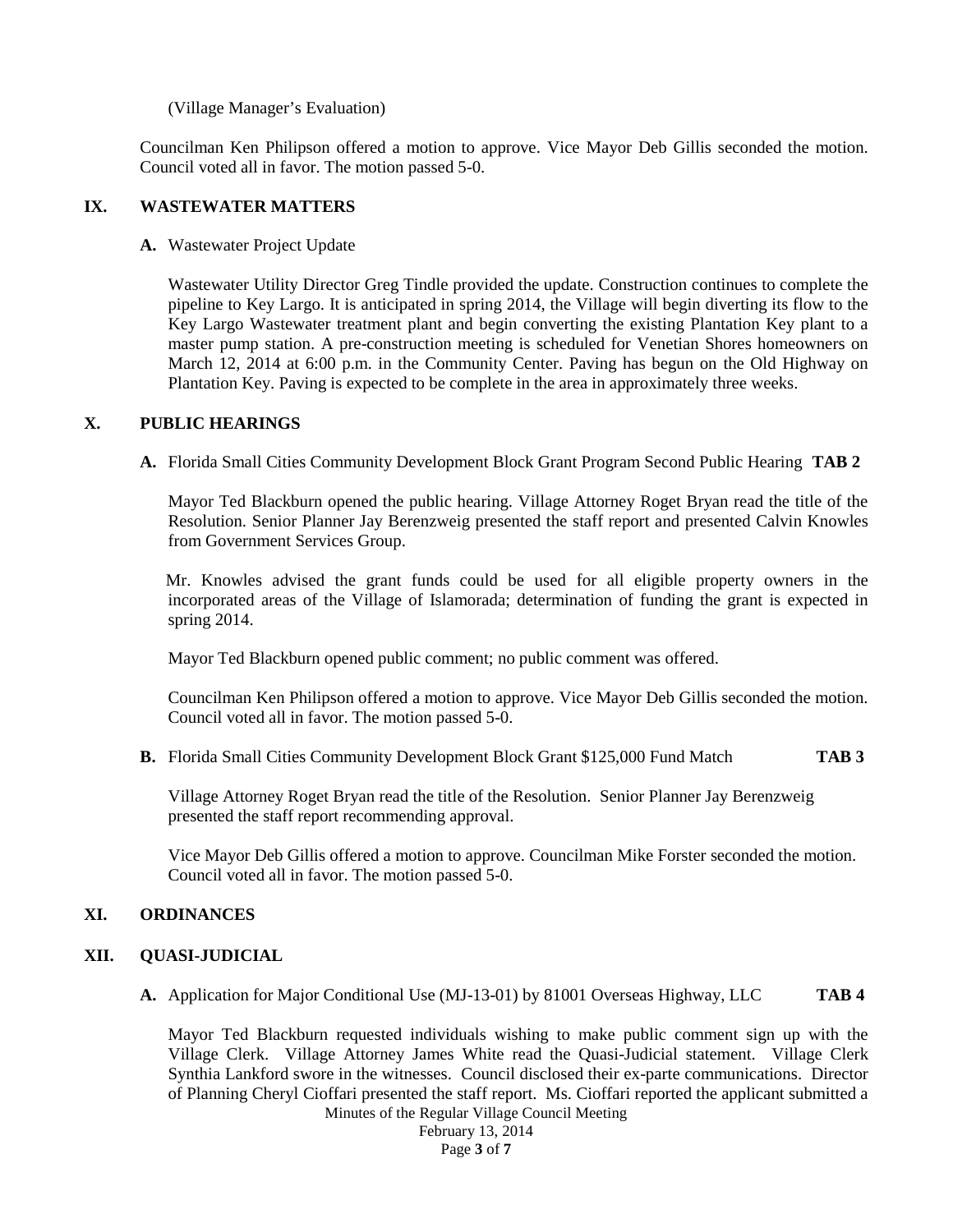signed and executed cross access and parking agreement that sufficiently addressed staff's concerns with the parking issues, therefore staff is recommending approval of the Major Conditional Use with the conditions listed in the resolution.

Councilman Dave Purdo expressed concern that the Village Attorney has not had sufficient time to review the cross access and parking agreement.

Village Attorney Roget Bryan clarified that he was familiar with the proposed language advised the conditions within the resolution provide him the necessary time to review the agreement.

Councilman Ken Philipson indicated his belief that the project would be good for Islamorada and suggested supplementary conditions be added to the development approval.

Staff was directed to add conditions to resolution stating the generator would be located on the north side of the building and prohibition of a drive thru on the main parcel.

Vice Mayor Deb Gillis requested the conditions be read into the record; Director of Planning Cheryl Cioffari read the conditions into the record.

Village Attorney James White advised on the process for the applicant to enter into the B.P.A.S. and obtain the building permit.

Director of Planning Cheryl Cioffari advised the applicant would be required to re-apply for their square footage application through the B.P.A.S.; the allocation received from their previous site plan approval could not be transferred.

Mayor Ted Blackburn inquired regarding the entity that would occupy the building.

Patti Silver advised the occupant would be a national supermarket chain.

Mayor Ted Blackburn expressed concern that in approving the conditional use application Council is not aware of the company coming to Islamorada.

Village Attorney James White elucidated the conditional use application is for commercial retail square footage and re-zoning of the property. Mr. White indicated it was not unusual or uncommon to not know the tenant.

Councilman Dave Purdo stated the application and supporting documentation consistently refer to Winn-Dixie and he could no longer support the conditional use approval.

Owen Ewing advised Council that recently the Winn Dixie Corporation has gone through many changes, and he is continuing to negotiate with them and other high end markets. Mr. Ewing believes they will be a good neighbor and indicated that he had executed agreements with neighboring Coral Cove and Mr. Bob Johnson that he intends to honor.

Bruce Carlson advised the application was for the Market at Islamorada and they have complied with all aspects of the Village Code. Mr. Carlson requested condition six of the Resolution be removed or amended as they are unable to gain FDOT approval for a pedestrian crosswalk prior to the completion of the development.

> Minutes of the Regular Village Council Meeting February 13, 2014 Page **4** of **7**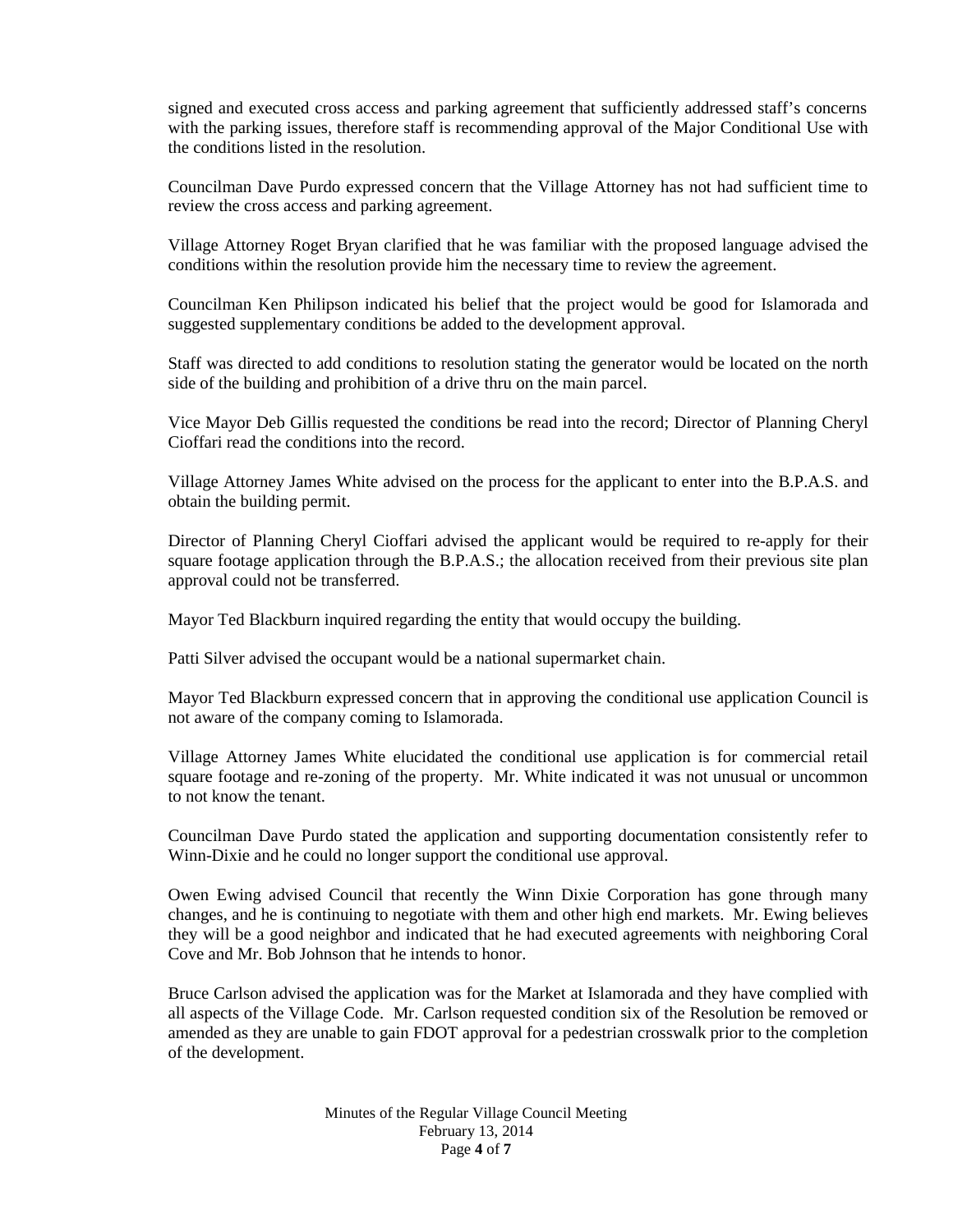Village Attorney James White recommended the language in condition six be amended and a condition added to state the applicant shall apply to FDOT for a striped pedestrian crossing with raised pavement marking around the center island as depicted on the approved site plan.

Mayor Ted Blackburn opened public comment; no public comment was offered.

Councilman Ken Philipson offered a motion to approve subject to the conditions imposed. Councilman Mike Forster seconded the motion. Vice Mayor Deb Gillis, Councilman Ken Philipson and Councilman Mike Forster voted in favor; Councilman Dave Purdo and Mayor Ted Blackburn voted opposed. The motion passed 3-2.

# **XIII. RESOLUTIONS**

**A.** Resolution Approving Nonresidential Building Permit Allocation System Rankings **TAB 5** and Awards Quarter 1 of 2014 (Closed Noon on January 31, 2014)

Village Attorney Roget Bryan read the title of the Resolution. Director of Planning Cheryl Cioffari presented the staff report recommending approval.

Mayor Ted Blackburn opened public comment; no public comment was offered.

Vice Mayor Deb Gillis offered a motion to approve. Councilman Dave Purdo seconded the motion. Council voted all in favor. The motion passed 5-0.

**B.** Resolution Approving Transfer of Properties from of Monroe County Land Authority **TAB 6** and Authorizing a Conservation Easement

Village Attorney Roget Bryan read the title of the Resolution. Environmental Planner Susan Sprunt presented the staff report recommending approval.

Mayor Ted Blackburn opened public comment; no public comment was offered.

Councilman Ken Philipson offered a motion to approve. Councilman Mike Forster seconded the motion. Council voted all in favor. The motion passed 5-0.

**C.** Resolution Approving Engagement Letter with Mauldin & Jenkins, LLC, for Professional **TAB 7** Auditing Services for the Fiscal Year Ending September 30, 2013

Village Attorney Roget Bryan read the title of the Resolution. Acting Village Manager/Finance Director Maria Aguilar presented the staff report recommending approval and advising Council the field work for the audit has been rescheduled to April, 2014.

Mayor Ted Blackburn opened public comment; no public comment was offered.

Vice Mayor Deb Gillis offered a motion to approve. Councilman Ken Philipson seconded the motion. Council voted all in favor. The motion passed 5-0.

### **XIV. MOTIONS**

No motions were made.

Minutes of the Regular Village Council Meeting February 13, 2014 Page **5** of **7**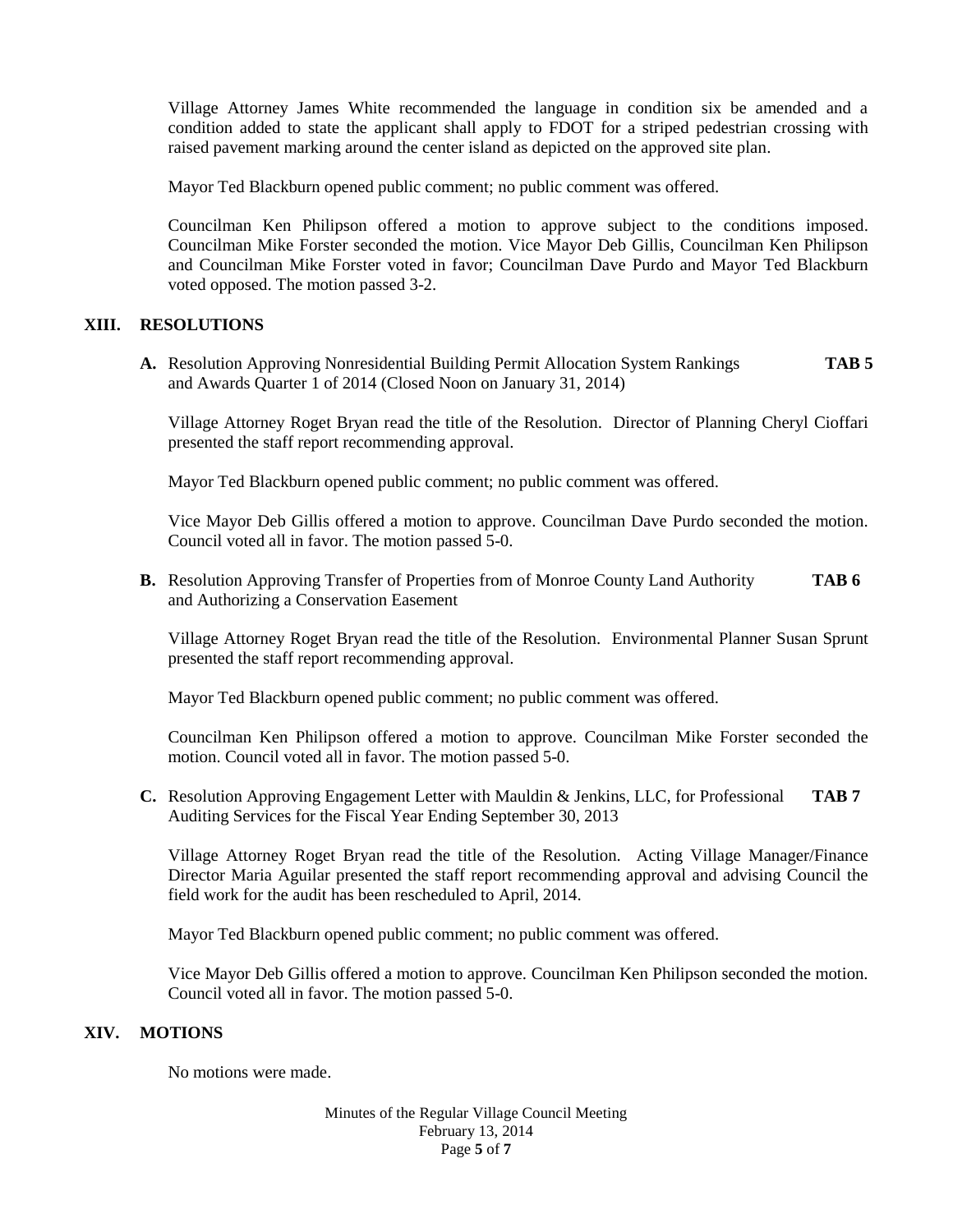### **XV. MAYOR / COUNCIL COMMUNICATIONS**

# **A.** Discussion Regarding Proposed Charter Amendments **TAB 8**

Councilman Dave Purdo opened the discussion on proposed Charter Amendments and requested a referendum on the ballot providing for staggered terms for Council members.

Mayor Blackburn stated he would support a referendum for staggered terms.

Vice Mayor Deb Gillis indicated she would support the referendum only if Council is elected to a term of four years.

Direction was given to Village Attorney Roget Bryan to prepare language for election of Council members to four year terms and providing language for staggered terms.

Councilman Dave Purdo requested a referendum on the ballot eliminating seats and providing for an at large election.

Direction was given to Village Attorney Roget Bryan to prepare language for eliminating seats and providing for an election at large.

Councilman Dave Purdo requested a referendum on the ballot eliminating term limits.

Mayor Ted Blackburn stated he would not support a referendum to eliminate term limits; Vice Mayor Deb Gillis, Councilman Mike Forster and Councilman Ken Philipson agreed.

Councilman Dave Purdo requested a referendum on the ballot to increase Council Members' salary to \$25,000/per year.

There was no support from other members of Council for a for a salary increase.

Councilman Ken Philipson requested a referendum on the ballot to provide for the election of the Mayor, but not a change to Strong Mayor.

Direction was given to Village Attorney Roget Bryan to prepare language for election of the Mayor.

Mayor Ted Blackburn opened public comment.

John Fernandez inquired why Council is revisiting issues that voters had already decided on and recommended forming a Charter Review Committee to make recommendations.

Mayor Ted Blackburn closed public comment.

Village Attorney Roget Bryan clarified that he will investigate the appropriate language and bring back the three Charter amendments as directed by Council and the timeframe for including the referenda on the next election for more discussion before drafting the ordinance.

**B.** Discussion Regarding Sign Ordinance

Minutes of the Regular Village Council Meeting February 13, 2014 Page **6** of **7**